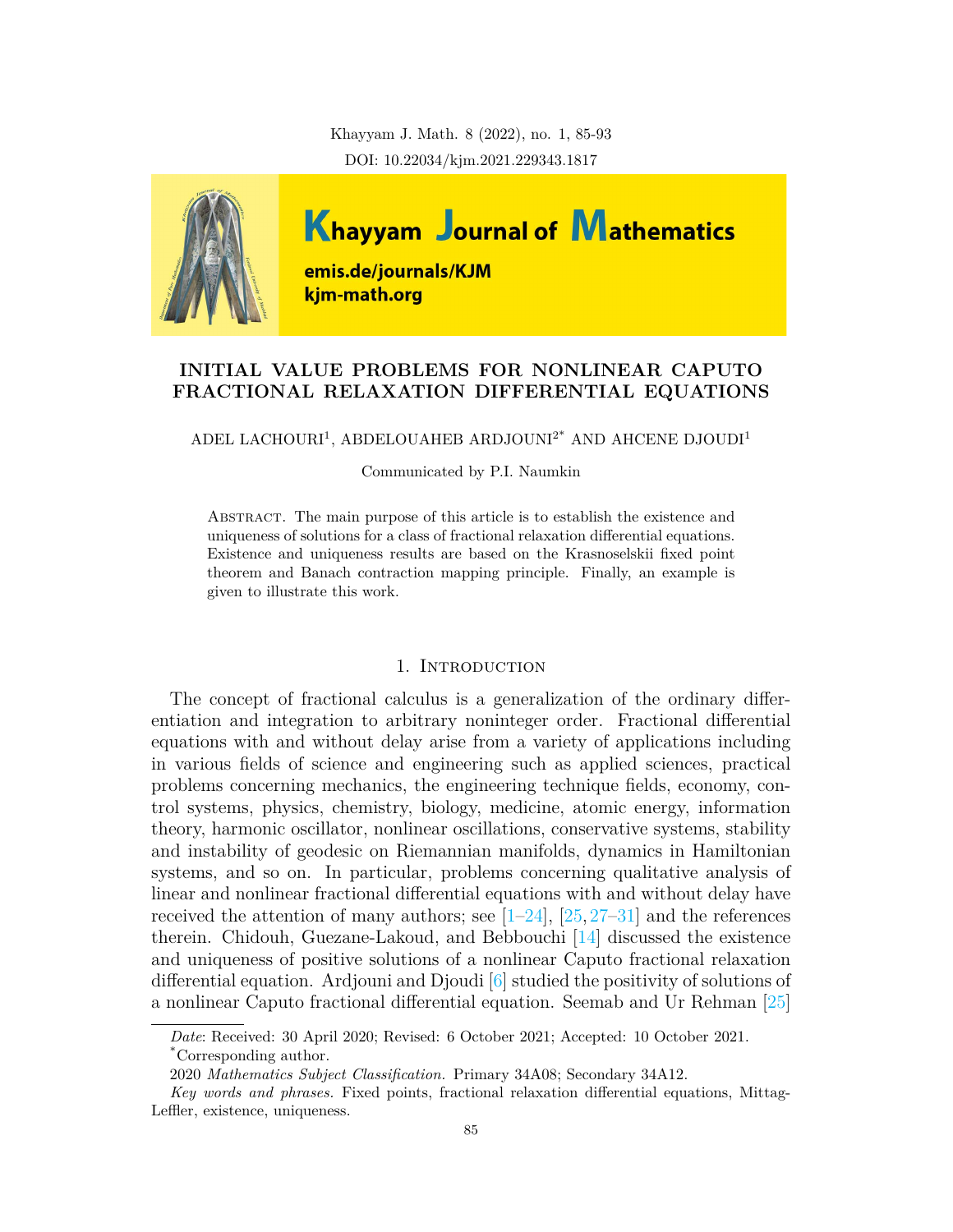investigated the existence and stability analysis for a nonlinear Caputo fractional differential equation.

Inspired and motivated by the works mentioned above, we study the existence and uniqueness of solutions for the following initial value problem of the fractional differential equation

<span id="page-1-0"></span>
$$
\begin{cases} C_{D^{\alpha}}(u(t) - g(t, u(t))) + \omega u(t) = f(t, u(t)), \ t \in (0, T], \\ u(0) = u_0, \end{cases}
$$
 (1.1)

where  ${}^{C}D^{\alpha}$  is the standard Caputo's fractional derivative of order  $0 < \alpha \leq 1$ ,  $\omega > 0$ , and  $f : [0, T] \times \mathbb{R} \to \mathbb{R}$  and  $q : [0, T] \times \mathbb{R} \to \mathbb{R}$  are given continuous functions. To show the existence and uniqueness of solutions, we transform ([1.1\)](#page-1-0) into an equivalent integral equation and then use the Krasnoselskii and Banach fixed point theorems.

The rest of this article is organized as follows. In Section 2, we introduce some definitions and lemmas and state some preliminaries results needed in later sections. Also, we present the Banach and Krasnoselskii fixed point theorems. In Section 3, we prove the existence and uniqueness of solutions for  $(1.1)$  $(1.1)$ . Finally, an example is given to illustrate our main results.

#### 2. Preliminaries

In this section, we present some basic definitions, notations, and results of fractional calculus, which are used throughout this article.

Let  $T > 0$ , and let  $J = [0, T]$ . By  $C (J, \mathbb{R})$  we denote the Banach space of all continuous functions from  $J$  into  $\mathbb R$  with the norm

$$
||u|| = \sup \{u(t) : t \in J\}.
$$

**Definition 2.1** ([[19\]](#page-7-5)). The fractional integral of order  $\alpha > 0$  of a function *u*:  $J \to \mathbb{R}$  is given by

$$
I^{\alpha}u(t) = \frac{1}{\Gamma(\alpha)} \int_0^t (t - s)^{\alpha - 1} u(s) ds,
$$

provided the right side is pointwise defined on *J*.

**Definition 2.2** ([\[19](#page-7-5)]). *The Caputo fractional derivative of order*  $\alpha > 0$  of function  $u: J \to \mathbb{R}$  is given by

$$
{}^{C}D^{\alpha}u(t) = I^{n-\alpha}D^{(n)}u(t) = \frac{1}{\Gamma(n-\alpha)} \int_{0}^{t} (t-s)^{n-\alpha-1} u^{(n)}(s) ds,
$$

where  $n = [\alpha] + 1$ , provided the right side is pointwise defined on *J*.

**Definition 2.3** ([[9\]](#page-6-2)). The two-parameter function of the Mittag-Leffler type is defined by the series expansion

$$
E_{\alpha,\beta}(z) = \sum_{n=0}^{\infty} \frac{z^n}{\Gamma(\alpha n + \beta)}, \quad \alpha > 0, \ \beta \in \mathbb{C}, \ z \in \mathbb{C}.
$$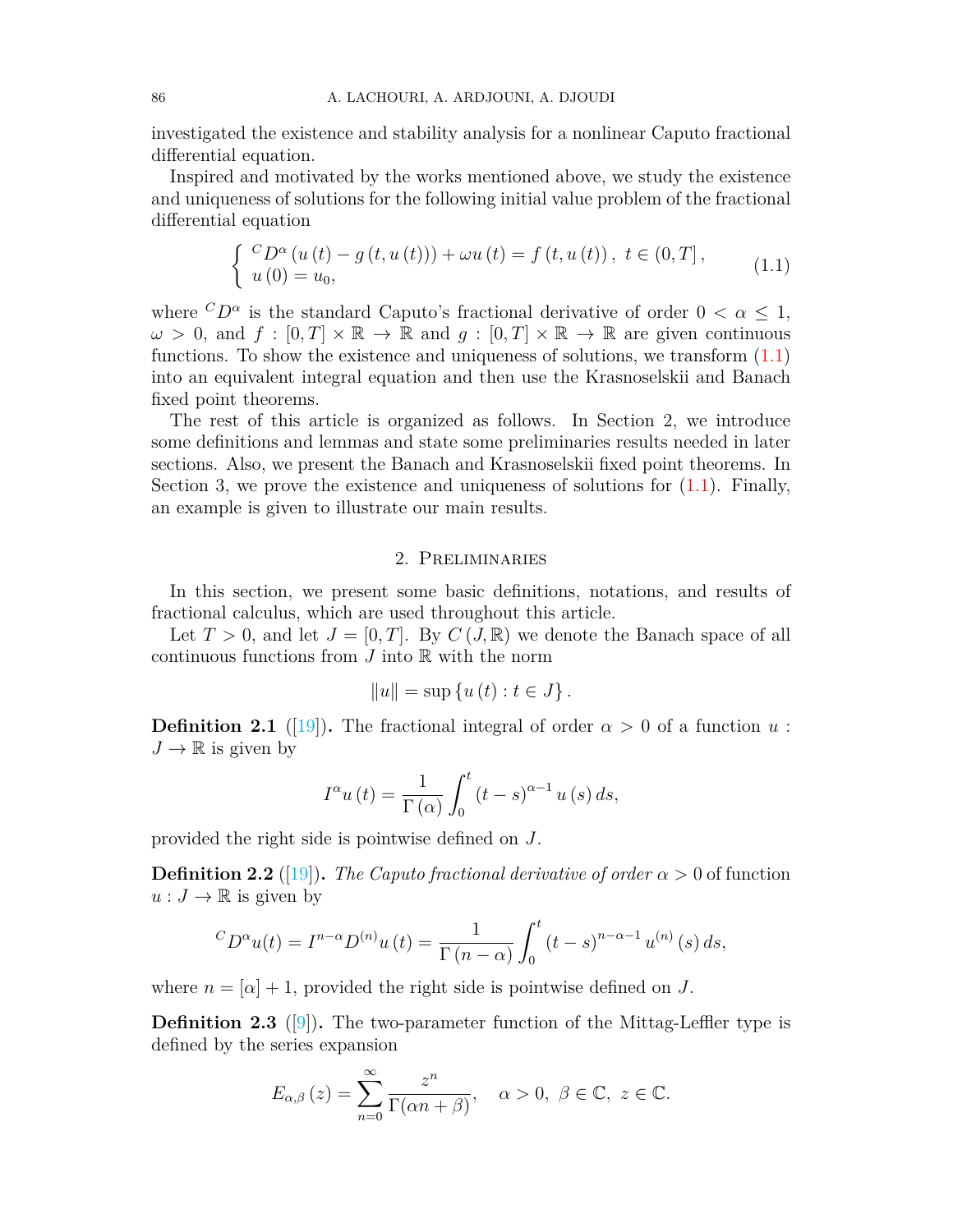For  $\beta = 1$ , we obtain the Mittag-Leffler function in one parameter

$$
E_{\alpha}(z) = \sum_{n=0}^{\infty} \frac{z^n}{\Gamma(\alpha n + 1)}, \quad \alpha > 0, \ z \in \mathbb{C}.
$$

**Lemma 2.4** ([\[9](#page-6-2)]). For  $0 < \alpha \leq 1$ , the Mittag-Leffler type function  $E_{\alpha,\alpha}(-\omega t^{\alpha})$ *satisfies*

$$
0 \le E_{\alpha,\alpha}(-\omega t^{\alpha}) \le \frac{1}{\Gamma(\alpha)}, \quad t \in [0,\infty), \ \omega \ge 0,
$$

*and*

$$
\lim_{t \to 0^+} E_{\alpha,\alpha}(-\omega t^{\alpha}) = E_{\alpha,\alpha}(0) = \frac{1}{\Gamma(\alpha)}.
$$

**Lemma 2.5** ([[15\]](#page-7-6)). For  $t \in [0, \infty)$  and  $0 < \alpha < 1$ , the one-parameter Mittag-*Leffler function*  $E_{\alpha,1}(-t^{\alpha})$  *is a decreasing function of t and it is bounded from above by* 1*, that is,*

$$
E_{\alpha,1}(-\omega t^{\alpha}) \le 1.
$$

*Furthermore, it is to be noted that*

$$
\lim_{t \to \infty} E_{\alpha,1}(-\omega t^{\alpha}) = 0.
$$

Lastly in this section, we state the fixed point theorems, which enable us to prove the existence and uniqueness of a solution of ([1.1\)](#page-1-0).

**Theorem 2.6** (Banach's fixed point theorem [\[26](#page-7-7)]). Let  $\Omega$  be a nonempty closed *subset of a Banach space*  $(S, ||\cdot||)$ *. Then any contraction mapping*  $\Phi$  *of*  $\Omega$  *into itself has a unique fixed point.*

**Theorem 2.7** (Krasnoselskii's fixed point theorem [\[26](#page-7-7)])**.** *Let* Ω *be a nonempty bounded closed convex subset of a Banach space*  $(S, \|\cdot\|)$ *. Suppose that*  $F_1$  *and*  $F_2$  $map \Omega$  *into S such that* 

- (i)  $F_1u + F_2v \in \Omega$  for all  $u, v \in \Omega$ ,
- (ii) *F*<sup>1</sup> *is continuous and compact,*
- (iii) *F*<sup>2</sup> *is a contraction.*

*Then there is*  $u \in \Omega$  *with*  $F_1u + F_2u = u$ .

### 3. Existence and uniqueness

Let us start by defining what we mean by a solution of Problem  $(1.1)$  $(1.1)$ .

**Definition 3.1.** A function  $u \in C^1(J, \mathbb{R})$  is said to be a solution of Problem ([1.1\)](#page-1-0) if *u* satisfies  ${}^CD^{\alpha}(u(t) - g(t, u(t))) + \omega u(t) = f(t, u(t))$  for any *t* ∈ *J* and  $u(0) = u_0$ .

For the existence of solutions for Problem  $(1.1)$  $(1.1)$ , we need the following auxiliary lemma.

**Lemma 3.2.** *Let*  $u \in C(J, \mathbb{R})$  *and let*  $u'$  *exist. Then*  $u$  *is a solution of the initial value Problem* ([1.1\)](#page-1-0) *if and only if it is a solution of the integral equation*

$$
u(t) = (u_0 - g(t, u_0))E_{\alpha,1}(-\omega t^{\alpha}) + g(t, u(t))
$$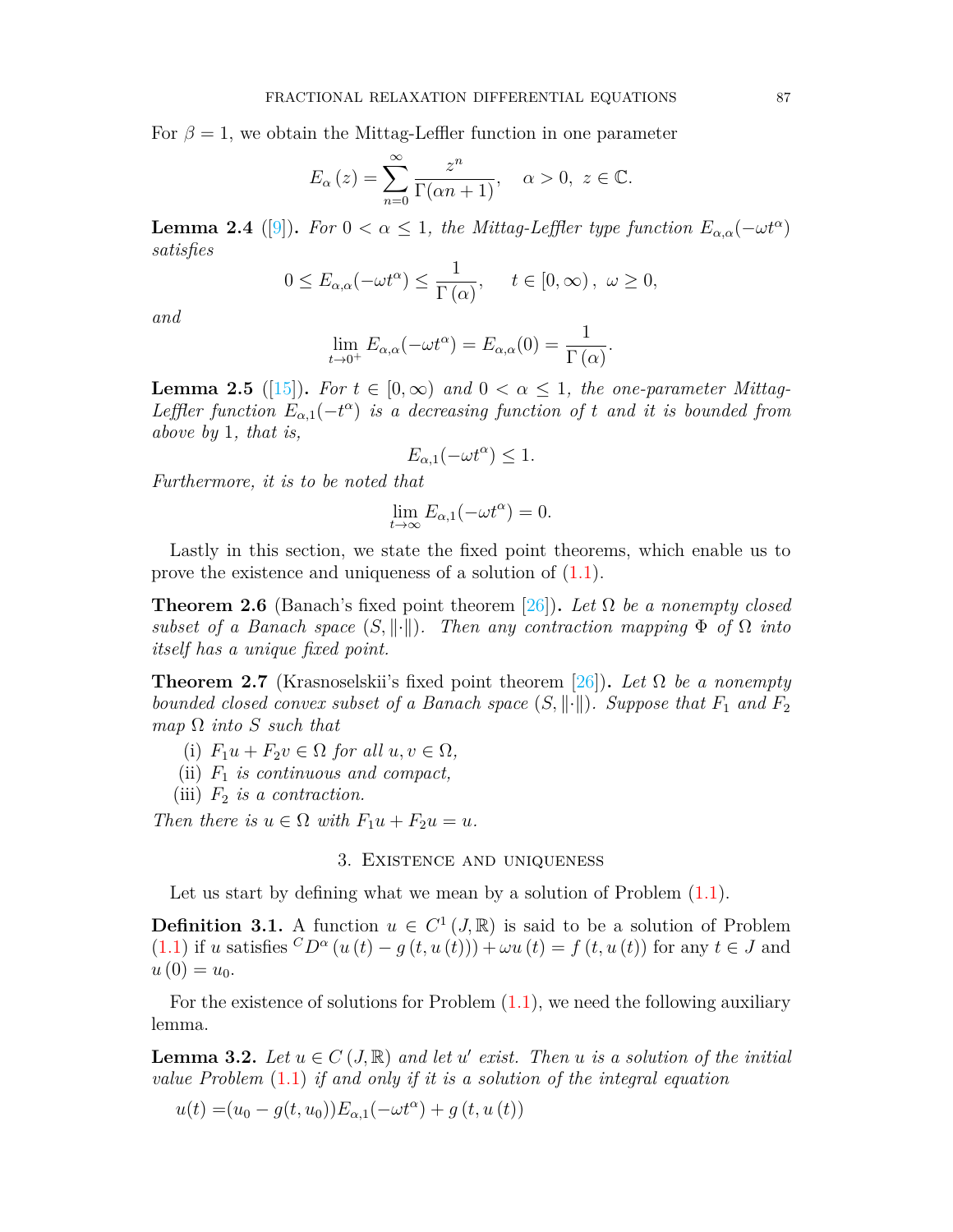$$
+\int_0^t \left(t-s\right)^{\alpha-1} E_{\alpha,\alpha}(-\omega(t-s)^\alpha) \left[f\left(s,u\left(s\right)\right)-\omega g\left(s,u\left(s\right)\right)\right] ds. \tag{3.1}
$$

*Proof.* It is easy to prove by the Laplace transform.  $\Box$ 

In the following subsections, we prove existence, as well as the existence and uniqueness results for Problem  $(1.1)$  $(1.1)$  by using a variety of fixed point theorems.

The following assumptions will be used in our main results

(H1) There exists a constant  $L_f \in \mathbb{R}^+$  such that

<span id="page-3-0"></span>
$$
|f(t, u) - f(t, v)| \le L_f |u - v|,
$$

for  $t \in J$ ,  $u, v \in \mathbb{R}$ .

(H2) There exists a constant  $L_g \in (0,1)$  such that

$$
|g(t, u) - g(t, v)| \le L_g |u - v|,
$$

for  $t \in J$ ,  $u, v \in \mathbb{R}$ .

# 3.1. **Existence and uniqueness results via Banach's fixed point theorem.**

<span id="page-3-1"></span>**Theorem 3.3.** *Assume that the assumptions (H1)–(H2) are satisfied. If*

$$
L_g + \frac{T^{\alpha}}{\Gamma(\alpha+1)} \left( L_f + L_g \omega \right) < 1,\tag{3.2}
$$

*then there exists a unique solution for Problem* ([1.1\)](#page-1-0) *on J.*

*Proof.* We define the operator  $\Phi: C(\mathcal{J}, \mathbb{R}) \to C(\mathcal{J}, \mathbb{R})$  by

$$
(\Phi u) (t) = (u_0 - g(t, u_0)) E_{\alpha,1}(-\omega t^{\alpha}) + g(t, u(t)) + \int_0^t (t - s)^{\alpha - 1} E_{\alpha,\alpha}(-\omega (t - s)^{\alpha}) [f(s, u(s)) - \omega g(s, u(s))] ds.
$$

Clearly, the fixed points of operator  $\Phi$  are solutions of Problem  $(1.1)$  $(1.1)$ . For any  $u, v \in C([0, T], \mathbb{R})$  and  $t \in J$ , we have

$$
\begin{aligned} \left| \left( \Phi u \right) (t) - \left( \Phi v \right) (t) \right| \\ &\leq \left| g \left( t, u \left( t \right) \right) - g \left( t, v \left( t \right) \right) \right| \\ &\quad + \int_0^t \left( t - s \right)^{\alpha - 1} E_{\alpha, \alpha}(-\omega (t - s)^\alpha) \left| f \left( s, u \left( s \right) \right) - f \left( s, v \left( s \right) \right) \right| ds \\ &\quad + \omega \int_0^t \left( t - s \right)^{\alpha - 1} E_{\alpha, \alpha}(-\omega (t - s)^\alpha) \left| g \left( s, u \left( s \right) \right) - g \left( s, v \left( s \right) \right) \right| ds. \end{aligned}
$$

By  $(H1)$  and  $(H2)$ , we have

$$
|(\Phi u)(t) - (\Phi v)(t)| \le L_g \|u - v\| + \frac{T^{\alpha}L_f}{\Gamma(\alpha+1)} \|u - v\| + \frac{T^{\alpha}L_g\omega}{\Gamma(\alpha+1)} \|u - v\|,
$$

thus

$$
\|\Phi u - \Phi v\| \le \left( L_g + \frac{T^{\alpha}}{\Gamma(\alpha+1)} \left( L_f + L_g \omega \right) \right) \|u - v\|.
$$

From  $(3.2)$  $(3.2)$ ,  $\Phi$  is a contraction. As a consequence of Banach's fixed point theorem, we get that  $\Phi$  has a unique fixed point which is a unique solution of Problem  $(1.1)$  $(1.1)$ on *J*.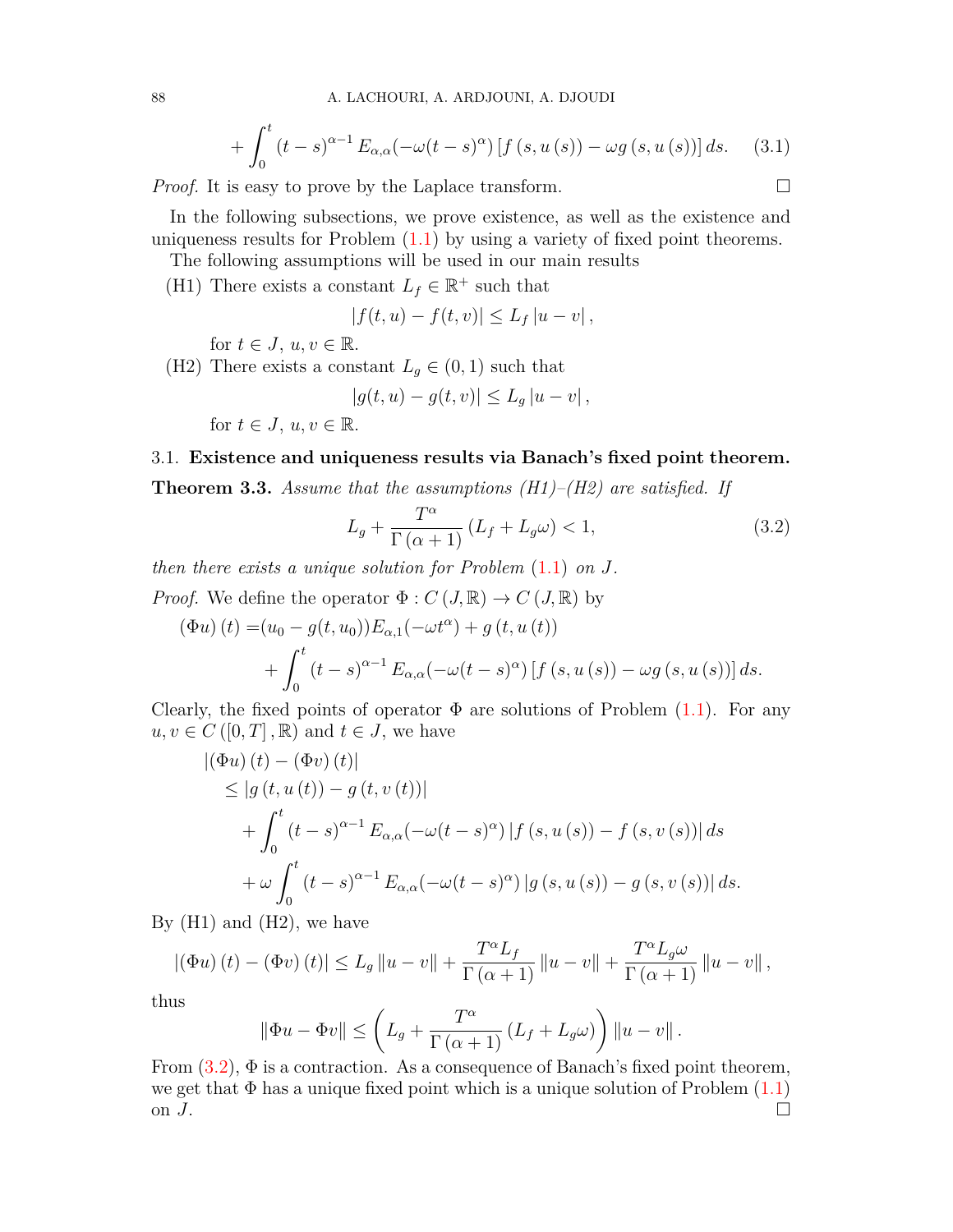#### 3.2. **Existence results via Krasnoselskii's fixed point theorem.**

**Theorem 3.4.** *Assume* (H2) *and the following hypotheses:*

(H3) *There exists*  $p_1 \in C \left( J, \mathbb{R}^+ \right)$  *such that* 

$$
|f(t, u)| \leq p_1(t),
$$

*for*  $t \in J$  *and each*  $u \in \mathbb{R}$ *.* 

(H4) *There exists*  $p_2 \in C \left( J, \mathbb{R}^+ \right)$  *such that* 

$$
|g(t, u)| \leq p_2(t),
$$

*for*  $t \in J$  *and each*  $u \in \mathbb{R}$ *.* 

*Then Problem* [\(1.1](#page-1-0)) *has at least one solution in*  $\Omega$ *.* 

*Proof.* Let us fix

$$
\rho \ge |u_0| + q + p_2^* + \frac{T^{\alpha}}{\Gamma(\alpha+1)} (p_1^* + \omega p_2^*),
$$

where  $p_1^* = \sup_{t \in J} p_1(t)$ ,  $p_2^* = \sup_{t \in J} p_2(t)$ , and  $q = \sup_{t \in J} |g(t, u_0)|$ . Consider the nonempty closed convex subset

$$
\Omega = \left\{ u \in C \left( J, \mathbb{R} \right), \ \|u\| \le \rho \right\},\
$$

and define two operators  $F_1$  and  $F_2$  on  $\Omega$ , as follows:

$$
(F_1u)(t) = \int_0^t (t-s)^{\alpha-1} E_{\alpha,\alpha}(-\omega(t-s)^\alpha) \left[ f(s, u(s)) - \omega g(s, u(s)) \right] ds,
$$

and

$$
(F_2u)(t) = (u_0 - g(t, u_0))E_{\alpha,1}(-\omega t^{\alpha}) + g(t, u(t)).
$$

We shall use the Krasnoselskii fixed point theorem to prove that there exists at least one fixed point of the operator  $F_1 + F_2$  in  $\Omega$ . The proof will be given in several steps.

**Step 1.** We prove  $F_1 u + F_2 v \in \Omega$  for all  $u, v \in \Omega$ . For any  $u, v \in \Omega$ , we have

$$
\begin{aligned} \left| (F_1 u)(t) + (F_2 v)(t) \right| \\ &= \left| \left( u_0 - g(t, u_0) \right) E_{\alpha, 1}(-\omega t^{\alpha}) + g(t, v(t)) \right| \\ &+ \int_0^t (t - s)^{\alpha - 1} E_{\alpha, \alpha}(-\omega (t - s)^{\alpha}) \left[ f(s, u(s)) - \omega g(s, u(s)) \right] ds \right| \\ &\leq |u_0| + q + p_2^* + \frac{T^{\alpha}}{\Gamma(\alpha + 1)} \left( p_1^* + \omega p_2^* \right). \end{aligned}
$$

Thus

$$
||F_1u + F_2v|| \le |u_0| + q + p_2^* + \frac{T^{\alpha}}{\Gamma(\alpha+1)} (p_1^* + \omega p_2^*) \le \rho.
$$

Hence,  $F_1u + F_2v \in \Omega$ , for all  $u, v \in \Omega$ .

**Step 2.** We prove that  $F_1$  is compact and continuous.

For all  $u \in \Omega$ , we have

$$
\left|\left(F_1u\right)(t)\right|
$$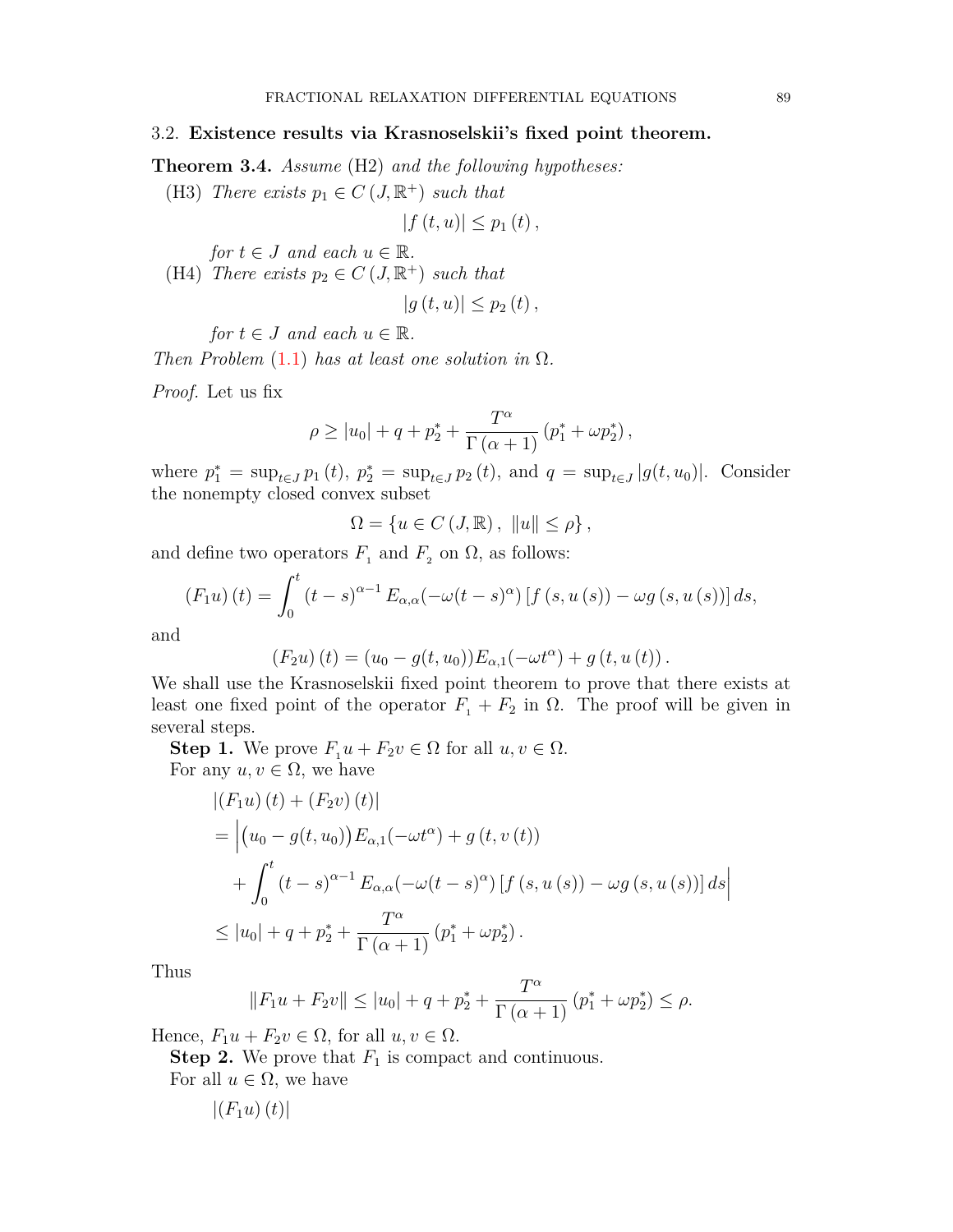$$
= \left| \int_0^t (t-s)^{\alpha-1} E_{\alpha,\alpha}(-\omega(t-s)^\alpha) \left[ f(s, u(s)) - \omega g(s, u(s)) \right] ds \right|
$$
  

$$
\leq \int_0^t (t-s)^{\alpha-1} E_{\alpha,\alpha}(-\omega(t-s)^\alpha) \left[ \left| f(s, u(s)) \right| + \omega \left| g(s, u(s)) \right| \right] ds
$$
  

$$
\leq \frac{T^\alpha}{\Gamma(\alpha+1)} (p_1^* + \omega p_2^*).
$$

Thus

$$
||F_1u|| \leq \frac{T^{\alpha}}{\Gamma(\alpha+1)} (p_1^* + \omega p_2^*).
$$

Hence,  $F_1$  is uniformly bounded on  $\Omega$ .

It remains to show that  $F_1(\Omega)$  is equicontinuous. Let  $x \in \Omega$ . Then for any  $0 < t_1 < t_2 \leq T$ , we have

$$
\begin{split}\n& |(F_1u)(t_2) - (F_1u)(t_1)| \\
&= \left| \int_0^{t_2} (t_2 - s)^{\alpha - 1} E_{\alpha,\alpha}(-\omega(t_2 - s)^{\alpha}) \left[ f(s, u(s)) - \omega g(s, u(s)) \right] ds \right| \\
&- \int_0^{t_1} (t_1 - s)^{\alpha - 1} E_{\alpha,\alpha}(-\omega(t_1 - s)^{\alpha}) \left[ f(s, u(s)) - \omega g(s, u(s)) \right] ds \right| \\
&\leq \frac{1}{\Gamma(\alpha)} \int_0^{t_1} \left( (t_1 - s)^{\alpha - 1} - (t_2 - s)^{\alpha - 1} \right) \left( |f(s, u(s))| + \omega |g(s, u(s))| \right) ds \\
&+ \int_{t_1}^{t_2} (t_2 - s)^{\alpha - 1} \left( |f(s, u(s))| + \omega |g(s, u(s))| \right) ds \\
&\leq \frac{(p_1^* + \omega p_2^*)}{\Gamma(\alpha + 1)} \left( 2(t_2 - t_1)^{\alpha} + t_1^{\alpha} - t_2^{\alpha} \right) \\
&\leq \frac{2 (p_1^* + \omega p_2^*)}{\Gamma(\alpha + 1)} (t_2 - t_1)^{\alpha} .\n\end{split} \tag{3.3}
$$

As  $t_1 \rightarrow t_2$ , the right-hand side of inequality  $(3.3)$  $(3.3)$  tends to zero and the convergence is independent of *u* in  $\Omega$ , which means that  $F_1(\Omega)$  is equicontinuous. The Arzela–Ascoli theorem implies that  $F_1$  is compact. Moreover, the continuity of  $f$ and  $g$  implies that  $F_1$  is continuous.

**Step 3.** We prove that  $F_2$ :  $\Omega \to C$  (*J, R)* is a contraction mapping. For all  $u, v \in \Omega$  and  $t \in J$ , we have

$$
|(F_2u)(t) - (F_2v)(t)| = |g(t, u(t)) - g(t, v(t))|
$$
  
 $\leq L_g ||u - v||.$ 

Thus

<span id="page-5-0"></span>
$$
||F_2u - F_2v|| \le L_g ||u - v||.
$$

Hence, the operator  $F_2$  is a contraction.

Clearly, all the hypotheses of the Krasnoselskii fixed point theorem are satisfied. Hence, there exists a fixed point  $u \in \Omega$  such that  $u = F_1 u + F_2 u$ , which is a solution of Problem  $(1.1)$  $(1.1)$ .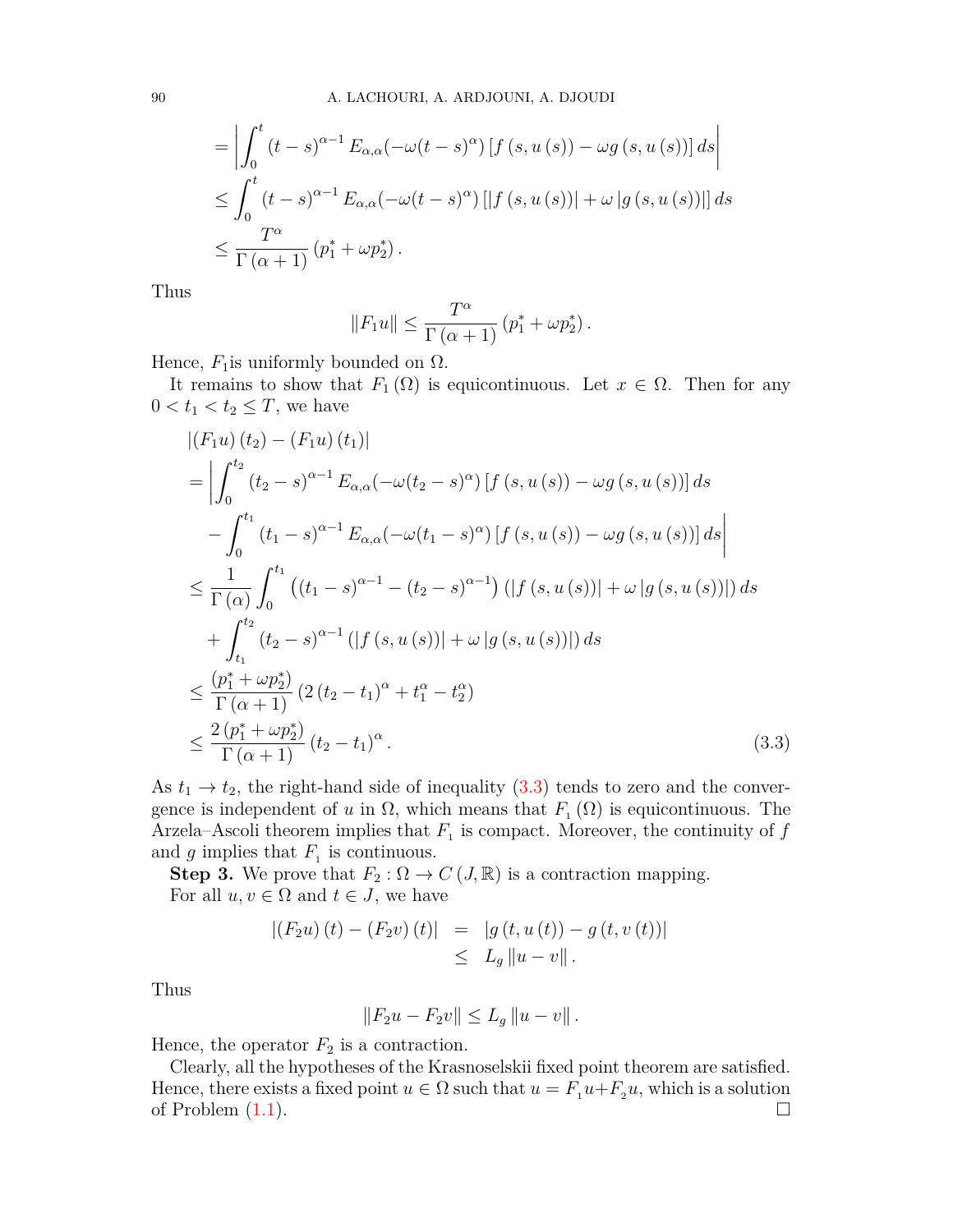**Example 3.5.** We consider the fractional initial value problem

<span id="page-6-3"></span>
$$
\begin{cases} \ {}^{C}D^{\frac{1}{2}}\left(u\left(t\right)-\frac{1}{4}u\left(t\right)\cos(t)\right)+\frac{1}{2}u\left(t\right)=\frac{1}{\left(\exp(t)+4\right)\left(\left|u\left(t\right)\right|+1\right)},\ t\in J=[0,1]\,,\\ u\left(0\right)=1,\end{cases} \tag{3.4}
$$

where  $T = 1, u_0 = 1, \alpha = \omega = \frac{1}{2}$  $\frac{1}{2}$ ,  $g(t, u) = \frac{1}{4}t \sin(u)$ , and  $f(t, u) = \frac{1}{(\exp(t) + 4)(|u| + 1)}$ . For each  $u, v \in \mathbb{R}$  and  $t \in J$ , we have

$$
|f(t, u) - f(t, v)| = \left| \frac{1}{(\exp(t) + 4) (|u| + 1)} - \frac{1}{(\exp(t) + 4) (|v| + 1)} \right|
$$
  

$$
\leq \frac{|u - v|}{(\exp(t) + 4) (1 + |u|) (1 + |v|)}
$$
  

$$
\leq \frac{1}{5} |u - v|,
$$

and

$$
|g(t, u) - g(t, v)| \leq \frac{1}{4} |u - v|
$$
.

Hence, assumptions (H1) and (H2) are satisfied with  $L_f = \frac{1}{5}$  $\frac{1}{5}$  and  $L_g = \frac{1}{4}$  $\frac{1}{4}$ . The condition

$$
L_g + \frac{T^{\alpha}}{\Gamma(\alpha+1)} \left( L_g \omega + L_f \right) \simeq 0.62 < 1
$$

is satisfied. It follows from Theorem [3.3](#page-3-1) that Problem ([3.4\)](#page-6-3) has a unique solution on *J*.

**Acknowledgement.** The authors would like to thank the anonymous referee for his/her valuable comments and good advice.

### **REFERENCES**

- <span id="page-6-0"></span>1. R.P. Agarwal, Y. Zhou and Y. He, *Existence of fractional functional differential equations*, Comput. Math. Appl. **59** (2010), no. 3, 1095–1100.
- 2. B. Ahmad and S.K. Ntouyas, *Initial-value problems for fractional differential equations*, Electron. J. Differential Equations **2014** (2014), no. 161, 8 pp.
- 3. A. Ardjouni, *Positive solutions for nonlinear Hadamard fractional differential equations with integral boundary conditions*, AIMS Math. **4** (2019), no. 4, 1101–1113.
- 4. A. Ardjouni and A. Djoudi, *Initial-value problems for nonlinear hybrid implicit Caputo fractional differential equations*, Malaya J. Mat. **7** (2019), no. 2, 314–317.
- 5. A. Ardjouni and A. Djoudi, *Approximating solutions of nonlinear hybrid Caputo fractional integro-differential equations via Dhage iteration principle*, Ural Math. J. **5** (2019), no. 1, 3–12.
- <span id="page-6-1"></span>6. A. Ardjouni and A. Djoudi, *Existence and uniqueness of positive solutions for first-order nonlinear Liouville-Caputo fractional differential equations*, São Paulo J. Math. Sci. **14** (2020), no. 1, 381–390.
- 7. A. Ardjouni and A. Djoudi, *Positive solutions for first-order nonlinear Caputo-Hadamard fractional relaxation differential equations*, Kragujevac J. Math. **45** (2021), no. 6, 897–908.
- 8. A. Ardjouni, A. Lachouri and A. Djoudi, *Existence and uniqueness results for nonlinear hybrid implicit Caputo-Hadamard fractional differential equations*, Open J. Math. Anal. **3** (2019), no. 2, 106–111.
- <span id="page-6-2"></span>9. Z. Bai, S. Zhang, S. Sun and C. Yin, *Monotone iterative method for fractional differential equations*, Electron. J. Differential Equations **2016** (2016), no. 6, 8 pp.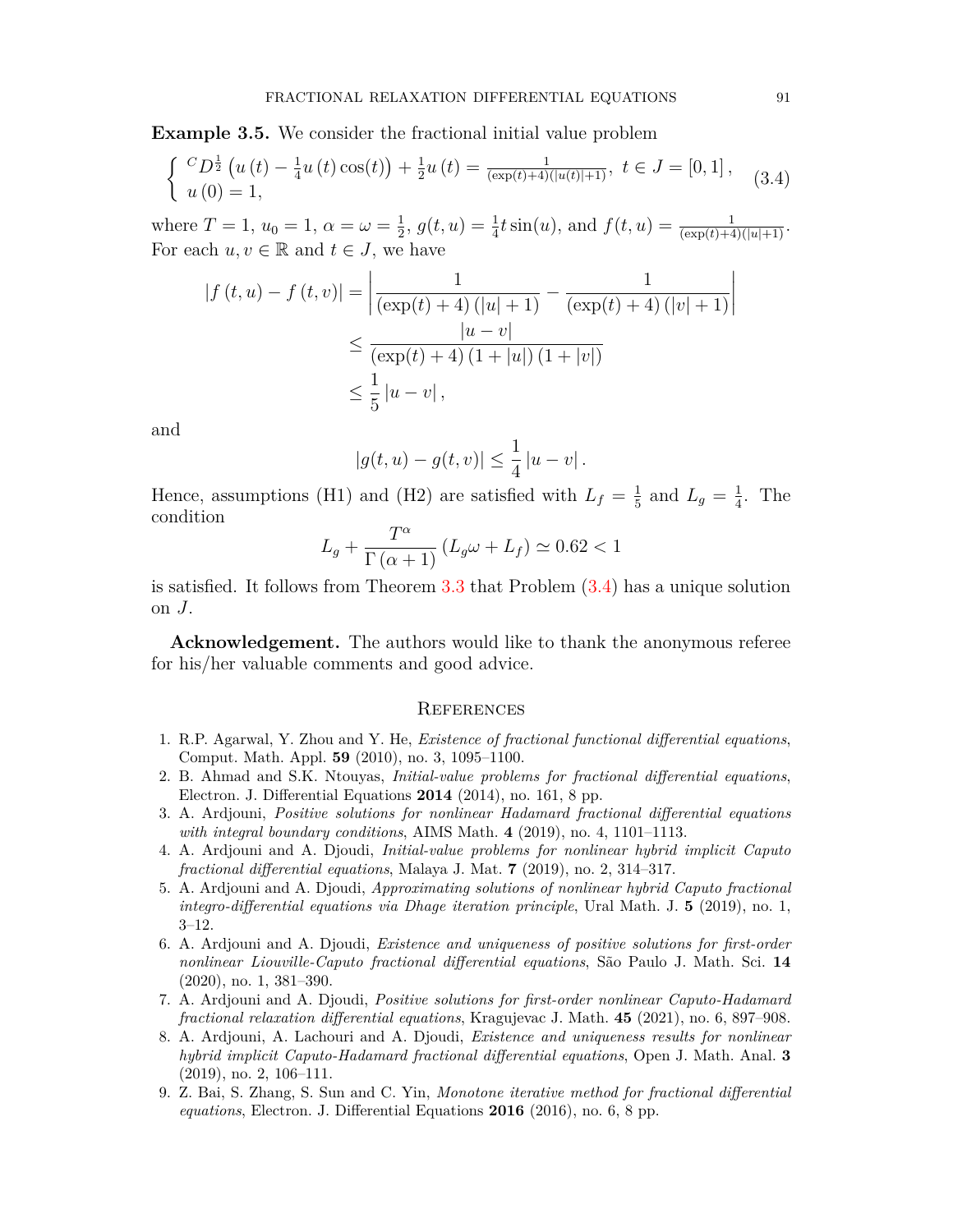- 10. M. Benchohra, S. Bouriah and M.A. Darwish, *Nonlinear boundary value problem for implicit differential equations of fractional order in Banach spaces*, Fixed Point Theory **18** (2017), no. 2, 457–470.
- 11. M. Benchohra, S. Bouriah and J.J. Nieto, *Existence and Ulam stability for nonlinear implicit differential equations with Riemann-Liouville fractional derivative*, Demonstr. Math. **52** (2019), no. 1, 437–450.
- 12. W. Benhamida, J.R. Graef and S. Hamani, *Boundary value problems for fractional differential equations with integral and anti-periodic conditions in a Banach space*, Progr. Frac. Differ. Appl. **4** (2018), no. 2, 1–7.
- 13. H. Boulares, A. Ardjouni and Y. Laskri, *Positive solutions for nonlinear fractional differential equations*, Positivity **21** (2017), no. 3, 1201–1212.
- <span id="page-7-4"></span>14. A. Chidouh, A. Guezane-Lakoud and R. Bebbouchi, *Positive solutions of the fractional relaxation equation using lower and upper solutions*, Vietnam J. Math. **44** (2016), no. 4, 739–748.
- <span id="page-7-6"></span>15. M. Concezzi and R. Spigler, *Some analytical and numerical properties of the Mittag-Leffler functions*, Fract. Calc. Appl. Anal. **18** (2015), no. 1, 64–94.
- 16. D. Delbosco and L. Rodino, *Existence and uniqueness for a nonlinear fractional differential equation*, J. Math. Anal. Appl. **204** (1996), no. 2, 609–625.
- 17. D. Dhaigude and B. Rizqan, *Existence and uniqueness of solutions of fractional differential equations with deviating arguments under integral boundary conditions*, Kyungpook Math. J. **59** (2019), no. 1, 191–202.
- 18. K. Diethelm, *The Analysis of Fractional Differential Equations*, Lecture Notes in Math. 2004, Springer-verlag, Berlin, 2010.
- <span id="page-7-5"></span>19. A.A. Kilbas, H.M. Srivastava and J.J. Trujillo, *Theory and Applications of Fractional Differential Equations*, Elsevier Science, Amsterdam, 2006.
- 20. C. Kou, H. Zhou and Y. Yan, *Existence of solutions of initial value problems for nonlinear fractional differential equations on the half-axis*, Nonlinear Anal. **74** (2011), no. 17, 5975– 5986.
- 21. K.D. Kucche, J.J. Nieto and V. Venktesh, *Theory of nonlinear implicit fractional differential equations*, Differ. Equ. Dyn. Syst. **28** (2020), no. 1, 1–17.
- 22. A. Lachouri, A. Ardjouni and A. Djoudi, *Positive solutions of a fractional integro-differential equation with integral boundary conditions*, Commun. Optim. Theory **2020** (2020), no. 1, 1–9.
- 23. V. Lakshmikantham and A.S. Vatsala, *Basic theory of fractional differential equations*, Nonlinear Anal. **69** (2008), no. 8, 2677–2682.
- <span id="page-7-0"></span>24. I. Podlubny, *Fractional Differential Equations*, Academic Press, San Diego, 1999.
- <span id="page-7-1"></span>25. A. Seemab and M.U. Rehman, *Existence and stability analysis by fixed point theorems for a class of non-linear Caputo fractional differential equations*, Dynam. Systems Appl. **27** (2018), no. 3, 445–456.
- <span id="page-7-7"></span>26. D.R. Smart, *Fixed Point Theorems*, Cambridge Tracts in Mathematics, Cambridge University Press, London-New York, 1974.
- <span id="page-7-2"></span>27. X. Su and L. Liu, *Existence of solution for boundary value problem of nonlinear fractional differential equation*, Appl. Math. J. Chinese Univ. Ser. B **22** (2007), no. 3, 291–298.
- 28. S.T. Sutar and K.D. Kucche, *Global existence and uniqueness for implicit differential equations of arbitrary order*, Fract. Differ. Calc. **5** (2015), no. 2, 199–208.
- 29. F. Wang, *Existence and uniqueness of solutions for a nonlinear fractional differential equation*, J. Appl. Math. Comput. **39** (2012), no. 1-2, 53–67.
- 30. S. Zhang, *The existence of a positive solution for a nonlinear fractional differential equation*, J. Math. Anal. Appl. **252** (2000), no. 2, 804–812.
- <span id="page-7-3"></span>31. Y. Zhou, J.R. Wang and L. Zhang, *Basic Theory of Fractional Differential Equations*, Second edition, World Scientific, Hackensack, NJ, 2017.